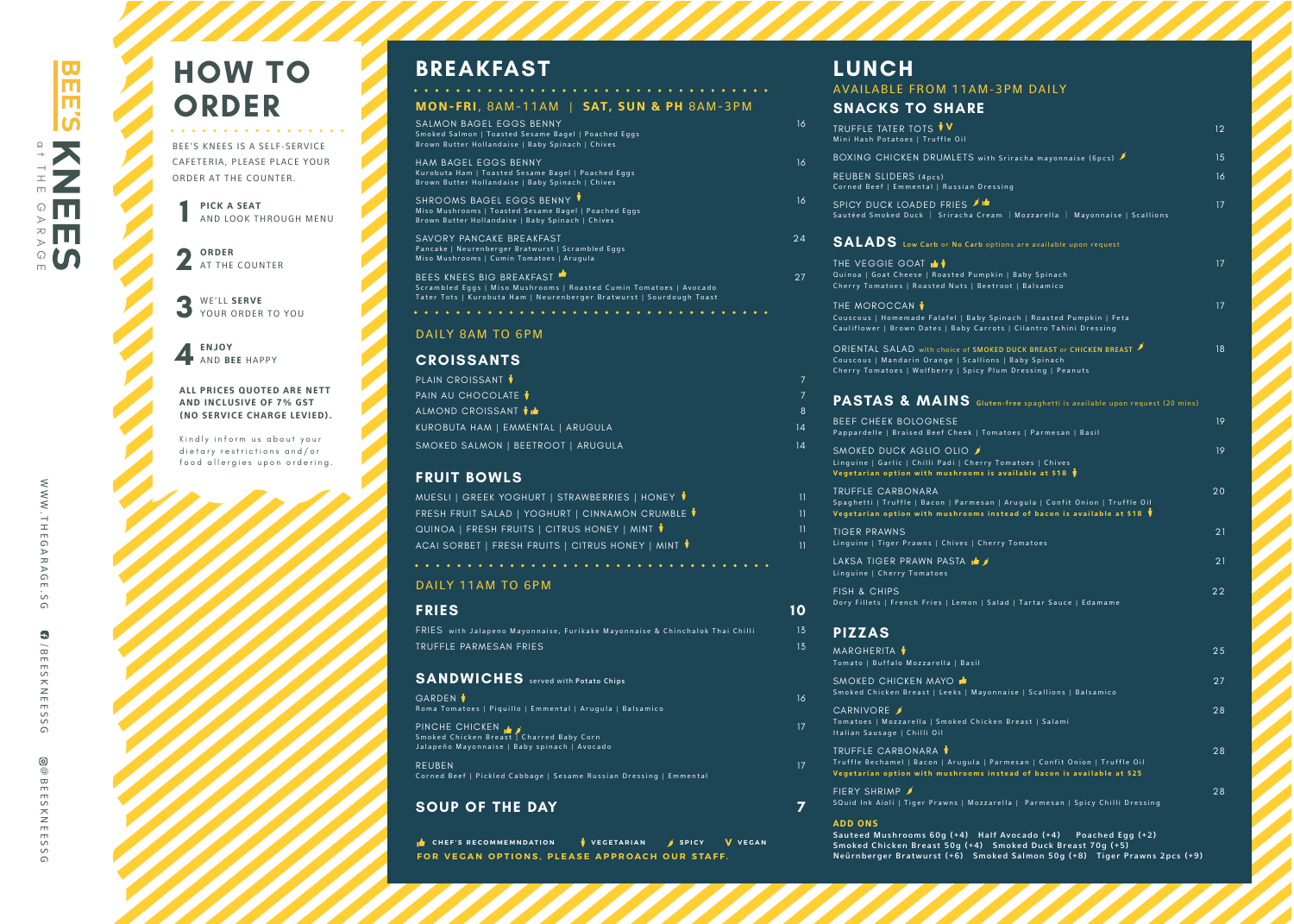Choice of Starter FRENCH FRIES or SOUP OF THE DAY

Choice of Main TRUFFLE CARBONARA or KIDS BURGER or CHICKEN BOLOGNESE or BEEF BOLOGNESE or FISH & CHIPS

APPLE / ORANGE / CALAMANSI / WATERMELON 8 MIXED FRUITS (CHOICE OF 2) 8.5

Choice of Juice APPLE or ORANGE or WATERMELON or CALAMANSI

Choice of Dessert

WATERMELON / LYCHEE 8 PEACH / BLACKBERRY



. . . . . . . . . . . . . . . . . . .

 $\bullet$ 

MANGO PASSION / PFACH 9 RASPBERRY LEMONADE **HOUSE-MADE KOMBUCHA** 9 EARL GREY / GREEN TEA



# **BEVERAGES**

# **FRESH JUICES**

 $\bullet$ 

No Ice +1

#### **FRUITY FLOATS**

#### **KOMBUCHA**

### **MILKSHAKES**

**CLASSIC MILKSHAKE** 8.5

|                         | · Vanilla · Chocolate · Strawberry |     |
|-------------------------|------------------------------------|-----|
| <b>SPECIALTY SHAKES</b> |                                    |     |
| COOKIE                  |                                    | 95  |
| <b>BERRY</b>            |                                    | 9.5 |
|                         | PEANUT BUTTER NUTELLA              | 95  |

#### **WATER**

(750ml)

BADOIT OR FERRARELLE SPARKLING WATER 8.5

EVIAN STILL WATER (500ml) 5

# **COFFEE**

#### **COLD BREW SPARKLING TEA**

CHURROS (6 PCS) 2001 11 Chocolate Sauce | 5 Spice Sugar

CHOCOLATE MOUSSE Cinnamon Crumble | Berries | Mint  $\frac{1}{3}$  11

| EARL GREY LAVENDER WITH STRAWBERRY | 8 |
|------------------------------------|---|
| PEARL OF THE ORIENT WITH LYCHEE    | 8 |
| CHAMOMILE DREAM WITH APPLE         | 8 |
|                                    |   |

ICE CREAM<sup>\*</sup> | CHOCOLATE SAUCE 14 \*Choice of Vanilla, Chocolate, Strawberry, Coconut Acai, Teh Tarik, Jalapeño or Ginger

## **SOFT DRINKS**

FRESH BERRIES | YOGHURT | CITRUS HONEY  $\triangle$  16 MUESLI | MINT

| COKE / COKE LIGHT / SPRITE / ROOT BEER | 5 |
|----------------------------------------|---|
| TONIC / GINGER ALE                     |   |
| FLAVOURED SODA                         | 6 |
| · Lychee · Lavender · Rose             |   |
| · Blackberry · Strawberry              |   |
| MINT LEMONADE                          | 6 |
| ICED LEMON TEA                         | 6 |
| ROOT BEER FLOAT                        | 7 |

#### **HOUSE COCKTAILS**

| <b>BEE'S KNEES COCKTAIL</b><br>Gin   Lime   Honey                   | 18 |
|---------------------------------------------------------------------|----|
| NEGRONI<br>Gin   Martini Rosso   Campari                            | 18 |
| <b>BLOODY MARY</b><br>Gin   Lemon   Lime   Tomato   Tabasco   Basil | 18 |
| LYCHEE MARTINI<br>Vodka   Lychee juice   Lychee Liqueur             | 18 |
| <b>APEROL SPRITZ</b><br>Aperol   Prosecco   Orange                  | 18 |
| <b>MIMOSA</b><br>Prosecco   Fresh Orange                            | 18 |
| TEQUILA SUNRISE<br>Tequila   Orange   Grenadine                     | 18 |
| SINGAPORE SLING<br>Gin   Cherry Liqueur   Grenadine   Pineapple     | 20 |

#### **BEERS ON TAP**

| HEINEKEN (500ML)                |  | 15 |
|---------------------------------|--|----|
| ARCHIPELAGO BELGIAN WIT (500ML) |  | 15 |
| ARCHIPELAGO SUMMER IPA (500ML)  |  | 15 |

#### **BOTTLED BEER & CIDER**

| TIGER / TIGER CRYSTAL                        |               | 12 |
|----------------------------------------------|---------------|----|
|                                              | (BUCKET OF 3) | 30 |
| <b>BROTHER'S CIDER</b>                       |               | 16 |
| · Wild Fruit · Cloud Lemon · Strawberry Lime |               |    |

#### **SPIRITS**

| - - -                                                                                                           |                |
|-----------------------------------------------------------------------------------------------------------------|----------------|
| Extra shot +1<br>$ ce + 1$<br>$Sov + 1$<br>Hazelnut +1<br>Vanilla +1                                            |                |
| <b>BABY CHINO</b>                                                                                               | 3              |
| ESPRESSO / MACCHIATO                                                                                            | $\overline{4}$ |
| LONG BLACK                                                                                                      | 5              |
| FLAT WHITE / LATTE / CAPPUCCINO                                                                                 | 6              |
| CHAI LATTE / MOCHA                                                                                              | 7              |
| ORANGE MOCHA                                                                                                    | 7.5            |
| MADE COLD COLD BREW BLACK                                                                                       | 7.5            |
| BEE'S KNEES AFFOGATO <b>.</b><br>Honeycomb Ice Cream   Espresso   Caramel Tuile<br>Passionfruit White Chocolate | 8.5            |
| TEA                                                                                                             |                |
| Add Ice +1                                                                                                      |                |
| <b>FRESH MINT TEA</b>                                                                                           | $\overline{7}$ |
| <b>GRYPHON TEA</b>                                                                                              |                |
| Add Ice +1                                                                                                      |                |
| BLACK TEA                                                                                                       | 7              |
| · British Breakfast · Earl Grey Lavender                                                                        | 7              |
| WHITE TEA<br>· Nymph Of The Nile                                                                                |                |
| <b>GREEN TEA</b><br>· Pearl Of The Orient                                                                       | 7              |
| DECAF HERBAL INFUSION<br>· Chamomile Dream                                                                      | 7              |
| <b>DECAF ROOIBOS</b><br>· Coba Cabana                                                                           | 7              |
|                                                                                                                 |                |

| GIN                       |    |
|---------------------------|----|
| SIPSMITH                  | 15 |
| VODKA                     |    |
| HAKU                      | 15 |
| WHITE RUM                 |    |
| <b>BACARDI SUPERIOR</b>   | 15 |
| TEQUILA                   |    |
| SAUZA GOLD                | 15 |
| <b>BOUR BON</b>           |    |
| JIM BEAM                  | 15 |
| SINGLE MALT SCOTCH WHISKY |    |
| AUCHENTOSHAN 12 YEARS OLD | 15 |
|                           |    |

# **PANCAKES**

BANANAS | SHAVED COCONUT | COCONUT ICE CREAM 16 GULA MELAKA SYRUP | LIME

#### **ICE CREAM**

| <b>ONE SCOOP</b>  |                                                                                   |
|-------------------|-----------------------------------------------------------------------------------|
| <b>TWO SCOOPS</b> |                                                                                   |
|                   | $\cdot$ VANILLA $\cdot$ CHOCOLATE $\cdot$ STRAWBERRY $\cdot$ COCONUT $\cdot$ ACAI |

#### **HOUSE-MADE ICE CREAM**

| <b>ONE SCOOP</b>              |  |
|-------------------------------|--|
| <b>TWO SCOOPS</b>             |  |
| FEH TARIK · JALAPEÑO · GINGER |  |

| <b>CAKES</b> Please view our cake display for daily specials                                                                                |     |
|---------------------------------------------------------------------------------------------------------------------------------------------|-----|
| LAYERED HONEY CAKE<br>Honey Biscuit   Yogurt Honey Cream   Cinnamon Crumble  <br>Dulce Chocolate                                            | 9.5 |
| PEANUT BUTTER CHEESECAKE<br>Peanut Butter Cream Cheese   Digestive Biscuit                                                                  | 7   |
| STRAWBERRY SHORTCAKE<br>Spongecake   Fresh Strawberry Cream   Flaky Pastry Crust                                                            | 9.5 |
| CHOCOLATE RASPBERRY RIPPLE<br>Flourless Sponge   Mascarpone Cream<br>Chocolate Ganache   Raspberry                                          | 9.5 |
| MACADAMIA BROWN BUTTER BLONDIE i <del>≜</del><br>Blondie   Brown Butter Filling   White Chocolate Glaze<br><b>Toasted Macadamia</b>         | 5   |
| S'MORES BROWNIE<br>Baked Graham Cookie Base   Brownie   Nutella   Mini Marshmallows                                                         | 5   |
| TIRAMISU IN A JAR LE<br>Espresso Soaked Finger Sponge   Mascarpone Cream<br>Cocoa Powder Dusting                                            | 9   |
| FLUFFERNUTTER IN A JAR <b>E</b><br>Charcoal Cookie Crumbs   Chocolate Sponge<br>Hazelnut Namelaka   Hazelnut Praline   Meringue Marshmallow | 9   |

# **ALL-DAY SWEETS**

#### **HOUSE WINE**

| HOUSE RED<br>MAPU CABERNET SAUVIGNON | 1 O |
|--------------------------------------|-----|
| HOUSE WHITE                          | 1 N |
| CALABRIA STAR CHARDONNAY             |     |